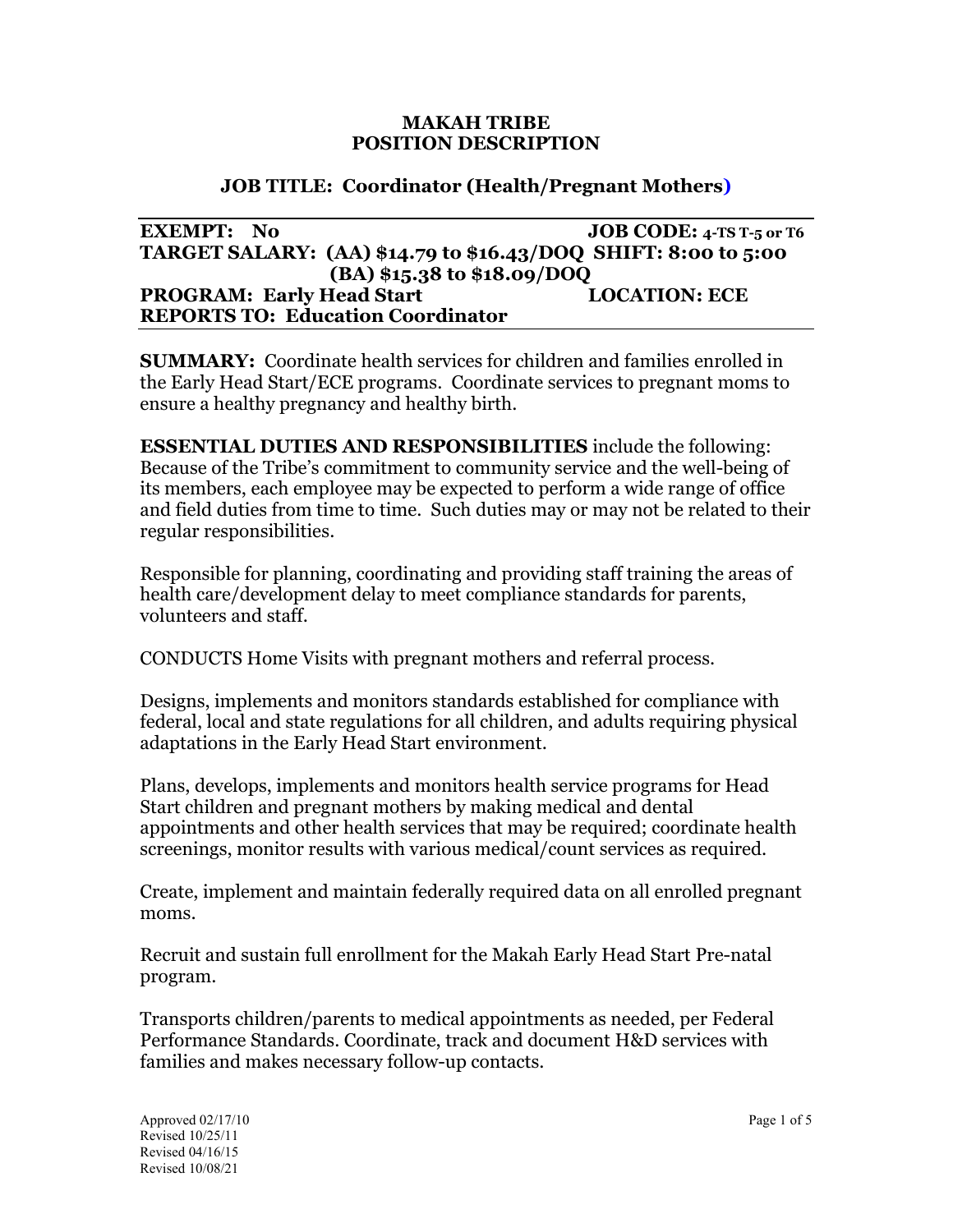Creates and implements on a regular basis the ECE Health Services Advisory Committee for the purpose of the planning, operation and evaluation of the Health Services Program. Coordinates and implements recommendations.

Develops and delivers safety and maintenance procedures for fire safety, classroom emergency supplies, playground safety and first aid, and emergency response or medical needs.

Responsible for creating, maintaining and implementing the Health and pregnant mothers component plans.

Compile and type information into a complex data base and generate reports as needed.

Responsible for providing breaks in Early Head Start classrooms on a daily basis.

# **QUALIFICATIONS REQUIREMENTS:**

# **EDUCATION and/or EXPERIENCE:**

**4-TS T5** Must have an Associate's degree (A.A.) in child development or early childhood education, equivalent coursework, or otherwise meet the requirements of section 648A(a)(3)(B) of the Act. Attach transcripts.

**4-TS T6** Bachelor's degree (B.A./B.S.) in child development, early childhood education, or Elementary Education with an emphasis in early childhood; or equivalent coursework, preferred. Attach transcripts.

## **LANGUAGE SKILLS:**

Ability to read and interpret documents such as safety rules, operating and maintenance instructions, and procedure manuals. Ability to write routine reports and correspondence. Ability to speak effectively before groups of customers or employees of organization.

## **MATHEMATICAL SKILLS:**

Ability to add and subtract two-digit numbers and to multiply and divide with 10's and 100's.

## **REASONING ABILITY:**

Ability to solve practical problems and deal with a variety of concrete variables in situations where only limited standardization exists. Ability to interpret a variety of instructions furnished in written, oral, diagram, or schedule form.

## **CERTIFICATES, LICENSES, REGISTRATIONS:**

Must have a valid Washington State Drivers license and insurable. May be required to drive a Tribal GSA vehicle to perform job duties. If so, a driving history/background check will be conducted on the applicant.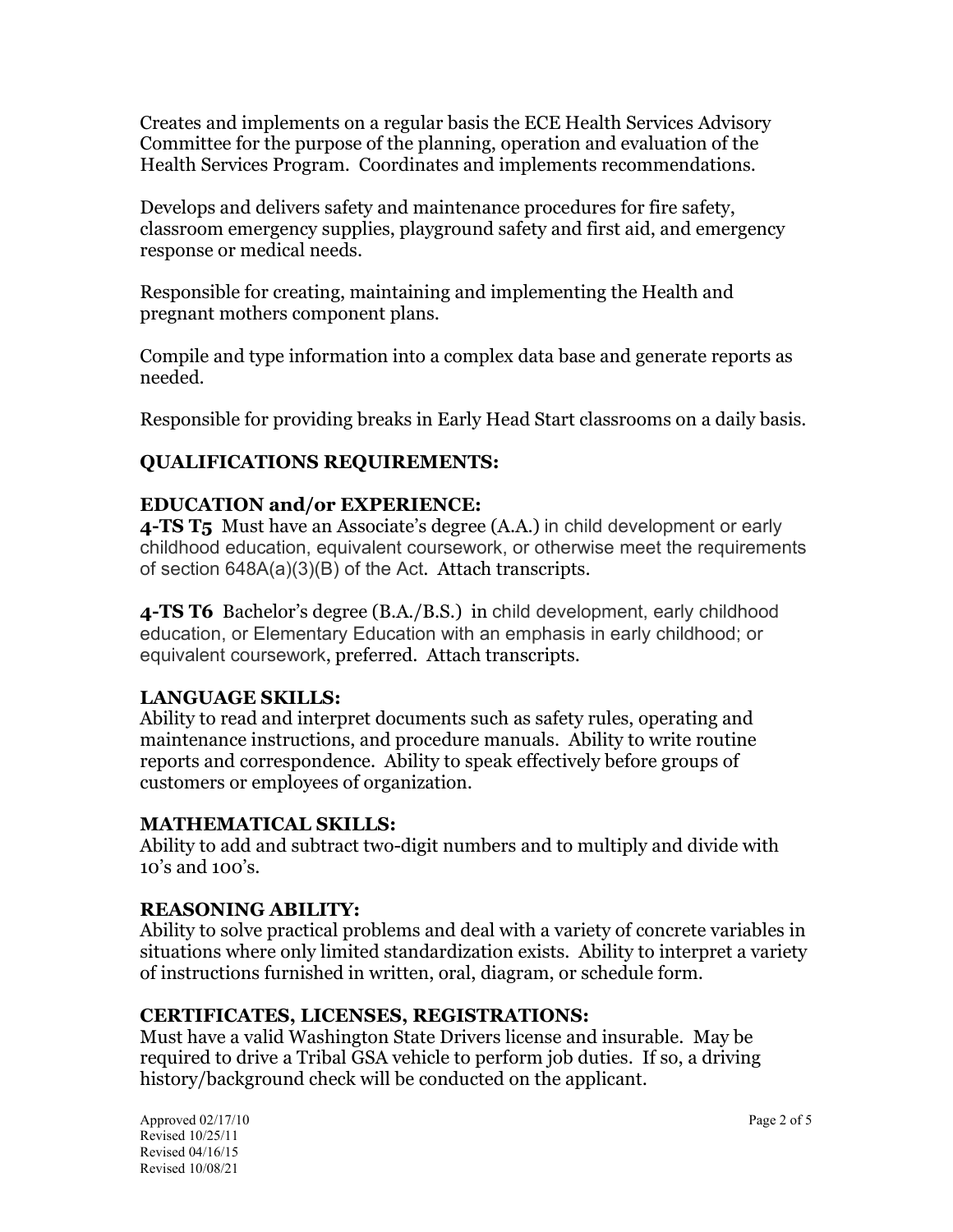This position is classified as a sensitive Tribal position. Therefore, applicant must submit to and clear a pre-employment criminal background check.

Must have a current First Aid/CPR certification.

CDA Credentials preferred.

### **OTHER SKILLS AND ABILITIES**

Computer experience is required. Must have ability to work with programs such as Word, Excel, Powerpoint, and email. Additional software program experience is preferred.

Knowledge of correct English usage, grammar, spelling, punctuation, and business letter and report writing.

Ability to listen, observe and record a variety of information.

Must have the ability to effectively interact with all levels of diverse work-force and clientele via telephone and personal contact, in a courteous, helpful and effective manner, contributing to a positive work environment.

Must have the ability to function effectively under pressure of time and/or demands of several tasks at once by effectively planning, organizing, and prioritizing work, to meet deadlines, and ensure accuracy in completing work.

Ability to plan and organize work using one's own initiative and to seek information and assistance from other sources as necessary, and to work independently.

Ability to research and apply disability rules and regulations. Must be familiar with Federal Law PL 94-142, and other H&D laws and regulations to ensure service benefits.

Knowledge of community health and dental care, social services and resource agencies and ability to coordinate and document multiple services.

Ability to interpret, apply and report potential child abuse or at risk situations and follow protocol to ensure child safety as required by ICW, Tribal Laws and federal regulations.

Ability to maintain confidentiality of records and information pertinent to the nature of work.

Must submit to and clear a pre-employment alcohol and drug test and random testing, in accordance with the Drug and Alcohol-Free Workplace Act of 2002.

#### **SPECIAL REQUIREMENTS**

Approved 02/17/10 Page 3 of 5 Revised 10/25/11 Revised 04/16/15 Revised 10/08/21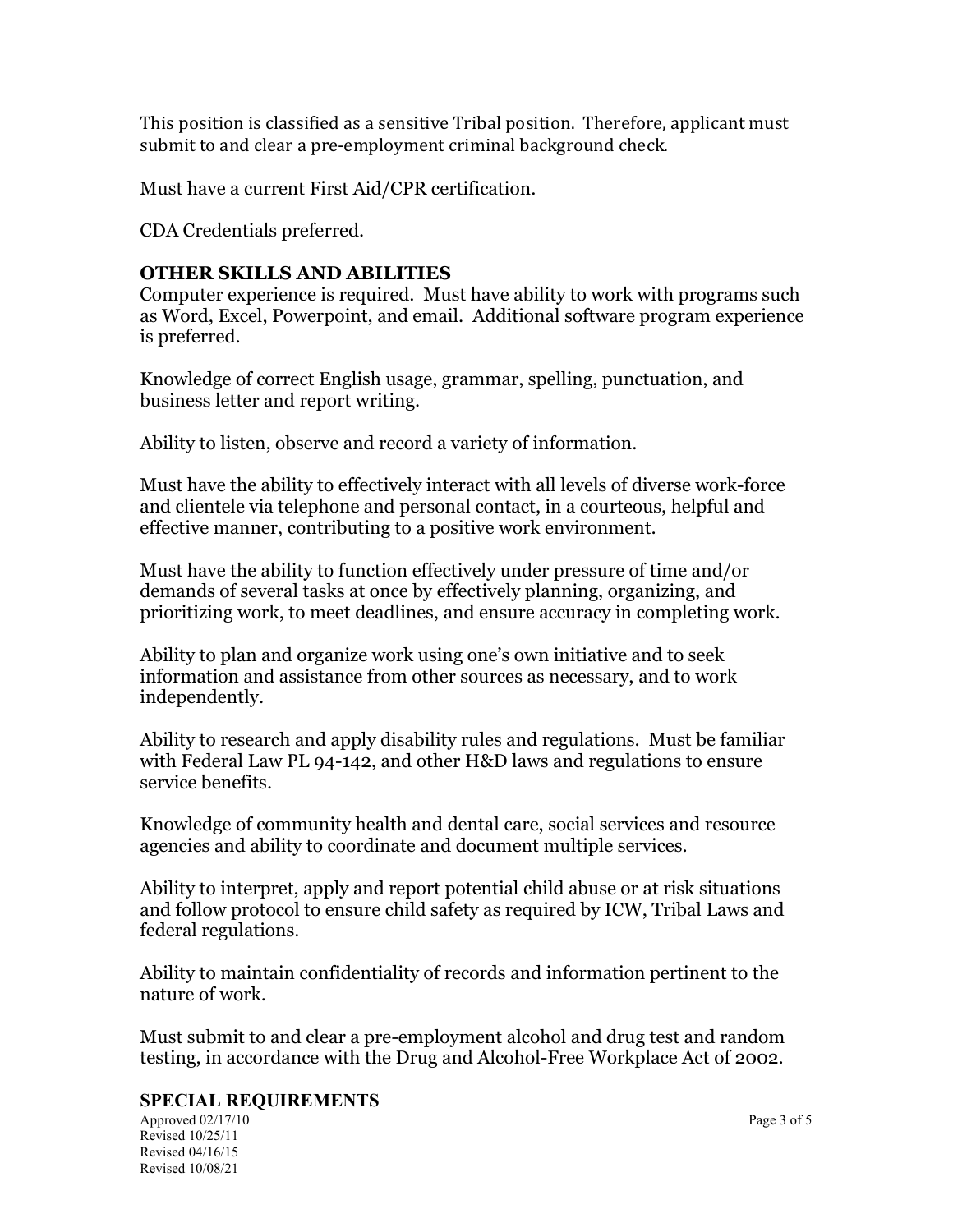**Physical Examination**: Employee must provide official documented proof of physical examination prior to employment and as required by medical provider thereafter.

**Tuberculin Test:** Employee shall have negative tuberculosis test upon employment and as required by medical provider thereafter. For those who have tested positive, a statement from a medical provider or a chest x-ray must be provided prior to employment.

**Immunization Requirements:** Must be fully immunized against COVID-19 and provide official documented proof of vaccination prior to employment.

### **PHYSICAL DEMANDS:**

While performing the duties of this job, the employee is occasionally required to sit. The employee must occasionally lift and/or move up to 50 pounds.

#### **COMMENTS:**

This position may require the employee to work flex hours.

This position may require occasional travel for training purpose.

#### **ACKNOWLEDGEMENT**

This position description is intended to provide an overview of the requirements of the position. It is not necessarily inclusive and the position may require other essential and/or non-essential functions, tasks, duties, or responsibilities not listed herein. Management reserves the sole right to add, modify, or exclude any essential or non-essential requirement at any time with or without notice. Nothing in this position description, or by the completion of any requirement of the job by the employee, is intended to create a contract of employment of any type.

#### **APPLICATION PROCESS:**

Submit a Tribal Application for this position with supporting documentation to:

Makah Tribal Council **OPEN: June 16, 2022** Human Resources **CLOSE: June 30, 2022** P.O. Box 115 **71 Makah Bay Drive**  Neah Bay, WA 98357 Fax: (360) 645-3123 E-mail: katherine.thompson@makah.com

### **IT IS THE RESPONSIBILITY OF THE APPLICANT TO PROVIDE SUFFICIENT INFORMATION TO PROVE QUALIFICATIONS FOR TRIBAL POSITIONS.**

Approved 02/17/10 Page 4 of 5 Revised 10/25/11 Revised 04/16/15 Revised 10/08/21